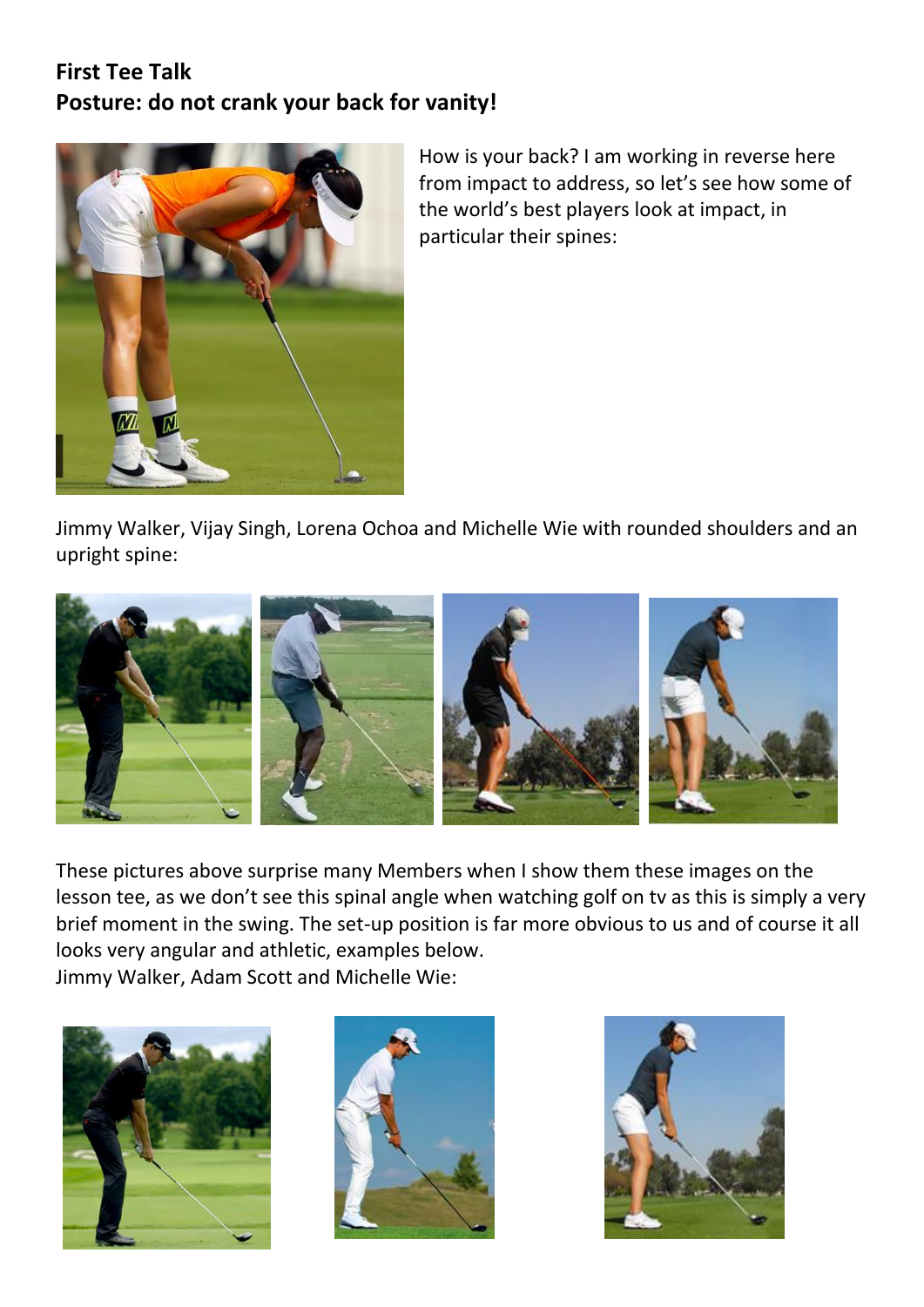So, what happens? The body goes through all sorts of contortions during the swing and especially in the athletes above when they are swinging the club at such breakneck speeds and the impact picture shows how much the back changes shape to create all that force. The huge comfort all club golfers should take from this is that the straight back, flat shouldered, vertebrae crunching posture is not much use to you and one you shouldn't adopt. It limits your range and isn't how the top players are when they hit the ball – the most important point. A soft posture with rounded shoulders and a relaxed back will do you no harm whatsoever. It didn't do Jack Nicklaus and Nick Faldo any harm throughout their career, indeed Tiger had quite rounded shoulders when he first turned pro:



Keep your posture soft, your back relaxed and settle yourself to be balanced in your stance. To check your posture isn't giving you back pain, just give me a call 07974403289 or email [richard.harrison@roehamptonclub.co.uk](mailto:richard.harrison@roehamptonclub.co.uk)

## **Family Golf and Cadet events**



I am absolutely delighted to write that in September and October, we will be starting up some socially distanced events for families of all abilities as well as Cadet events for our aspiring Junior golfers. Family life is such an important element for many Members of the Club and the Family Golf events are designed for relaxed time together on the course. I will be on hand to chaperone and help all participants along with assistance from the PGA team. These Family Golf events will be over 6 holes on Sunday afternoons for your family to enjoy a day out. Dates to be promoted soon.